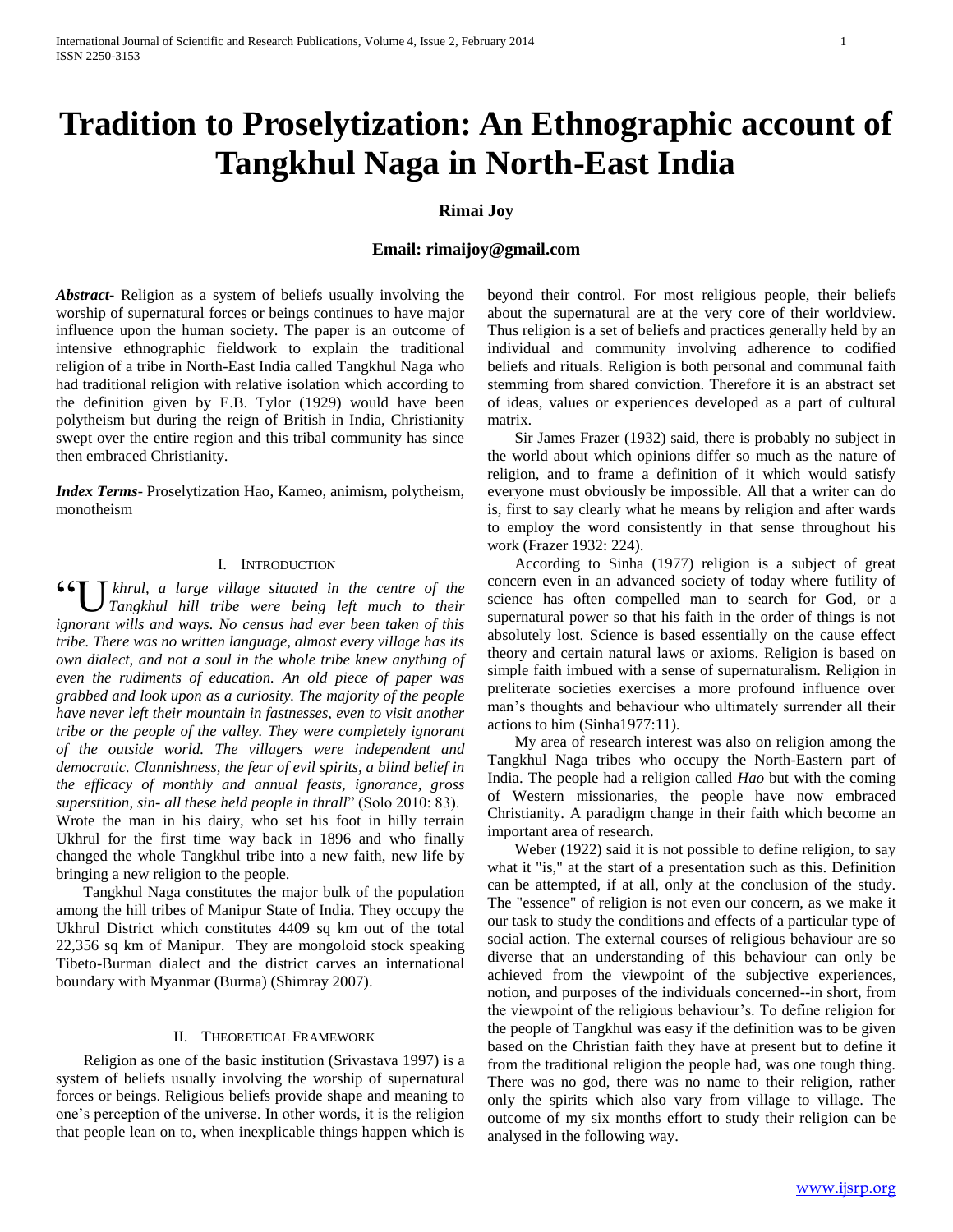Sinha (1977) who wrote about the religion of the North-East India said; the religion, as discovered in the North-Eastern cultural region is different from what it is in other parts of tribal India. There are as many as thirty tribes speaking some fifty different dialects and living in these far stretched regions of North-East Frontier, spread over some thirty thousand square miles in what I call a continuous cultural belt. Each tribe here has its own distinct religion which they have maintained over ages, uninfluenced by any cultural traits. They have some elements of religion in common, such as naturism or animism propelling a belief in the hierarchy of functional gods, deities and spirit reigning over them in a kind of kingdom and in a soul-substance hovering around their life. They have a basic philosophy of religion which binds them all and invokes their faith in the supernatural. Their whole religion can be better studied as forming a part of some great cultural system (Sinha 1977: 6).

## III. METHODOLOGY

 The research article is part of the fieldwork conducted for Ph.D thesis so the first authorization and permission comes from the University through the Ph.D supervisor and the Head of the Department.

 On reaching the field, all the informants were informed from the beginning and in the process of collecting data that their identity will be protected and such none of their names will figure at any time of my research publication but the rapport established to the level that many people from the tribe had no problem even if their name figured.

 The topic of research being on religion, observation played an important role, observing the people in the religious settings, in the religious festivals, and their normal day to day life sometimes compelling me to be part of the event but that only helps me find the answer to the present converted Christianity so to look back into a religion that had been abolished, oral narration played an important role. There were elders among the tribe who were living a traditional life and are now living a converted Christian life. Sitting down with them for days converting them into months yielded enormous amount of data on the traditional religion called *Ha.* Even to a small tribal community like the Tangkhul Naga, literacy and migration has its impact so administering questionnaire consisting both openended and close-ended was an important part of the five years research. From a mere interaction to structured interview was another blend that was used trying to confine to the topic. Other methodology that shaped the whole research includes genealogy, life history etc.

## IV. TRADITIONAL RELIGION OF THE TANGKHUL NAGA

 The Tangkhul people had no script and were illiterate. Every village was almost a close entity in itself. Leave about the contact with outside world they hardly had any contact with their neighbouring villages as people hunted head. The villages were organised in such a way that there were friendly neighbours from which they can marry and enemy neighbours from which they hunted head. They had a religion locally known as *Hao.* During my research for the meaning of this religion it was found that

there is no religion as *Hao*, the people themselves had never given any term to the religion they follow and there was no name as to what they worship. It was the spirits that people worshipped and was known by the term *Kameo*. *Hao* was an external term given by the Kings of Meitei who live in the plain of the State Manipur (India). This reminded me of the so called Tribes, the people of Tankhul Naga also came under the Scheduled Tribe of Indian constitution. The people had no idea that they came under Scheduled Tribes as the people were living their own selfsufficient and self-sustenance economy (Zeliang 2005).

 On the religion of Tangkhul Naga tribe, Hodson (1989) wrote; among the Tangkhuls the deity *Kamyou* is approached by sacrifice when men are ill. Yet they have *maibas* (priest), true magicians, who kill a fowl and then pick a small stone out of the side of the patient, who then gets well. When I saw this performance, both men were nearly naked, the sick men lay on the ground in a high fever. The *maiba* killed the fowl and declared that the omens were favourable. He then knelt on the man, pummelled him unmercifully for about five minutes, suddenly made a dart at him and produce from a small bleeding wound in the side a tiny stone about the size of a pea, which the *maiba* told me was a '*lai'* which had caused the sickness. I could not see how and where the *maiba* secreted the stone, as he had only a loin cloth on at the time, nor could I make out the mutterings of the *maiba* as he bent over his patient. Perhaps the violent massage did it, or it may have been a case of faith healing but the man was decidedly better in a short while. (Hodson 1989: 136). The sacrifices are made for the purpose of effecting a cure are dogs, fowls, eggs or pigs. It is perhaps more than a mere coincidence that the omens are taken by means of these creatures (Hodson 1989:137).

 *Hao* was neither referred to religion nor to the Tangkhul Naga alone but to all the tribes living in the hills of Manipur such as Kuki, Kabui, Maring, Mao, Paoumai, etc who had their own traditional religion. Therefore *Hao* is associated with the hill tribes. But with the coming of Christianity this term has come to use for those who practice their traditional religion and called them as *haomi* (People of *Hao)*.

 The people in those days worship different spirits called *kameo*. Human being has soul but *Kameo* lives in the form of spirits was the belief of Tangkhul Naga. It is not just one spirit but many spirits, in many forms according to different location. The concept of religion given by E.B Tylor (1929) seems to fit the people of Tangkhul Naga. He defined religion as "the belief in spiritual beings" and argued that these beliefs exist in all known societies (Tylor 1929:424). It is this spiritual beings given by Tylor (1929 which the people of Tangkhul called *kameo* who lives in the form of spirit.

 According to Tylor (1929) religion originated as they belief in soul which is also designated by the term *animism* (*anima*  means soul). Therefore, animism was the ancient form of religion. He said evolution of religion has passed through the development processes of animism to polytheism and finally to monotheism (Tylor 1929: 424). *Hao* religion was polytheism in its sense that the spirit (*kameo)* that the people worship were many that a particular *kameo* might not be given any specific name rather it is the place that *kameo* is associated with and they are named according to the place. The spirit that lives in the field is called field spirit *(lui kameo)*, the spirit that lives in the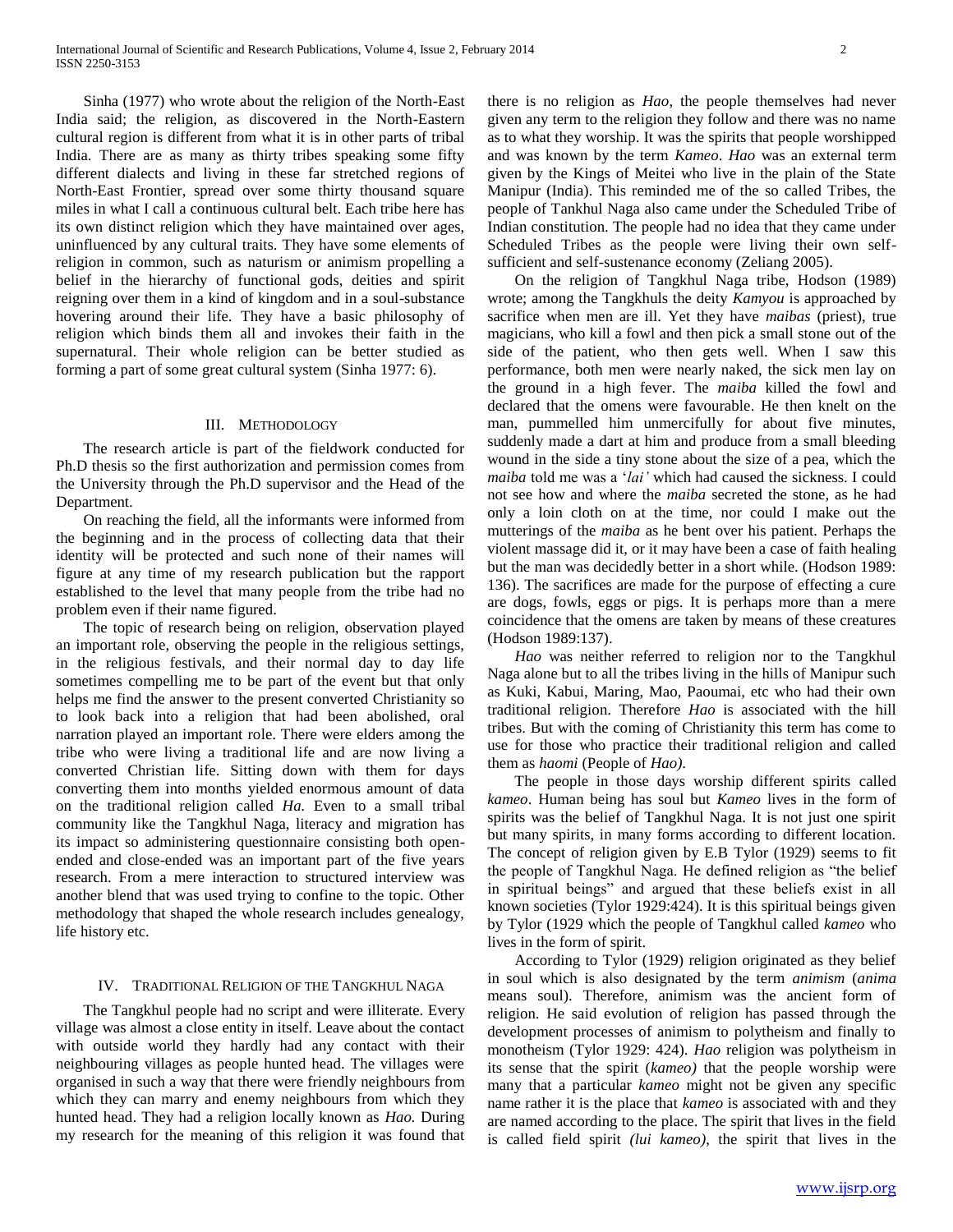mountain will be called mountain spirit (*Kaphung kameo*), so is the river spirit (*kong kameo*), house spirit (*shim kameo*), etc.

 Therefore every place is associated with a spirit and if there is a place there will be a spirit of that place who is supposed to be feared and propitiated. It is for this many *kameo* that the people who witness *Hao* and who are now living a converted Christian life recollect those days as days of offering, killing, sacrifice taking away the best domesticated animal, offering the biggest animal, giving away the biggest share, offering the best harvest, etc.

 The amazing finding for me was that, the spirit of those days were not revered rather it was the fear of spirit harming the people that makes the people to offer, sacrifice. It was the fear of destroying the paddy field, holding hostage of the human soul which makes them propitiate and offer sacrifices instead of love and reverence. It was this risk of harming in any form that the people could not afford to take.

 Sir James Frazer (1932) said "by religion, then, I understand a propitiation or conciliation of powers superior to man which are believed to direct or control the course of nature of human life" (Frazer 1932:222). This spirit who lives in different forms were much superior to men, they have the power to harm and to heal which is something beyond the inexplicable force of mankind and for the people of Tangkhul it is this superior to man spirit that controls the human life.

 Another interesting finding was the concept of God, though the people worship this spirit the concept of supreme being was present from the beginning even to a small tribe like Tangkhul though it was not in concrete term as the first missionary William Pettigrew wrote in his diary in 1905

 "*The Tangkhul Nagas, like all the other tribes in these hills, believe in the supreme being, known by the name Varivara, who made the world but is not much interested in its inhabitants. Far more important to the average man are the numerous kameos 'demons' who are supposed to inhabit every hill and stream. Every illness and every failure of the crops is put down to the influenced of some demon; propitiating them consumes the whole of hill man's existence*" (Solo 2010:39).

 The supreme god which is not seek after is also called by different name called *'Kazing Ngalei Kasa Akhava'* –God, the creator of Heaven and Earth, *'Varivara' 'Kazingwung' Ngaleiwung' Ameowa,* etc. The reason why the people could not address this God directly is that 'HE' is so great that it was incomprehensible to the mind of the ancestors or call upon His name in vain. True to this reverential, the *Varivara* is less associated with the people of Tangkhul and thus it is for this reason that people lives with the sacrifices and offerings to the spirits instead of god. The name of the supreme god is seldom taken and is invoked in instances when it is much beyond their control. If a rich man or a strong man makes fun or take advantages of the poor or the weak, then the poor one or the weak would curse in the name of supreme god saying let the supreme god take note of this and be the judge (Zimik 2003: 14). *Varivara* remained unclear and less seeks after until Christianity brought the concept of Jesus who brought *Varivara* closer to the people. The people had crude ideas of sin and sacrifices of animals such as Indian boar (*seichang*), pig, dog, chicken seems to be sufficient in their estimation to cover many sins (Solo 2010: 45).

 So it is the spirits that people are associated with in their daily and every spheres of life which was enveloped the people making them propitiate and offer sacrifices. Geertz (1996) said "religion is 1) a system of symbols which acts to (2) establish powerful, pervasive, and long-lasting moods and motivations in men by (3) formulating conceptions of a general order of existence and (4) clothing these conceptions with such an aura of factuality that (5) the moods and motivations seem uniquely realistic" (Geertz 1996: 4), for the people of Tangkhul the concept of spirit ruling the people, harming and healing was what they were living with.

 As mentioned above, the numbers of spirits were so many but some of the most important and common ones are given below:

- 1. *Shim Kameo* (Spirit of House) who lives in the house and all the offering has to be done to this spirit relating to the family and house. It is hanged in the middle of the main room in a pot covered by a piece of clothes where few feathers are inserted in it as a dress for the spirit.
- 2. Mountain spirit (*Kaphung Kameo)* the spirit that lives in the mountain.
- 3. River spirit *(Kong Kameo*) the spirit that lives in the river or any stream.
- 4. Spirit of the forest *(Khara Ngahong Kameo*).
- 5. Spirit of sickness (*Kazat Kameo*) the spirit that makes the people sick and that makes the people get well.
- 6. Spirit of field *(Lui Kameo*) the spirit that destroys the field, etc.
- 7. *Kokto* is the spirit that lives at the entrance of another world where the departed soul goes called *Kazeiram*. Every human soul after dying and separating from body must face *Kokto* to go to *Kazeiram* (Rimai 1978).

 With this number of spirits, every festivals and rituals of the people were associated with one or the other spirit. Looking at the number of spirits it is polytheism of E.B. Tylor (1929) who said "evolution of religion has passed through the development processes of animism to polytheism and finally to monotheism (Tylor 1929:424). It can be said that this very tribal community known as Tangkhul Naga were undergoing a process of evolution in religion where Christianity brought an end to the basic three steps given by E.B.Tylor.

# V. COMING OF CHRISTIANITY

 It was in the year of 1896 when an American missionary called William Pettigrew sets its foot in this semi-isolated head hunting tribal community only to bring a sea of change. A change so drastic that missionaries often called 'darkness to dawn'. With the untiring work of William Pettigrew in the process to preach the gospel of Jesus Christ the people were also taught about reading and writing and it was him who decided to use roman script for this people (Imchen 2002)

 Therefore with the coming of the missionary came the western education. Michael (2010) said the greatest benefit of the converted Christians was the education, which was not an exception to the people of Tangkhul. As far as education is concerned to the hill tribes of Manipur, the people of Tangkhul were the first to receive the Western education which makes the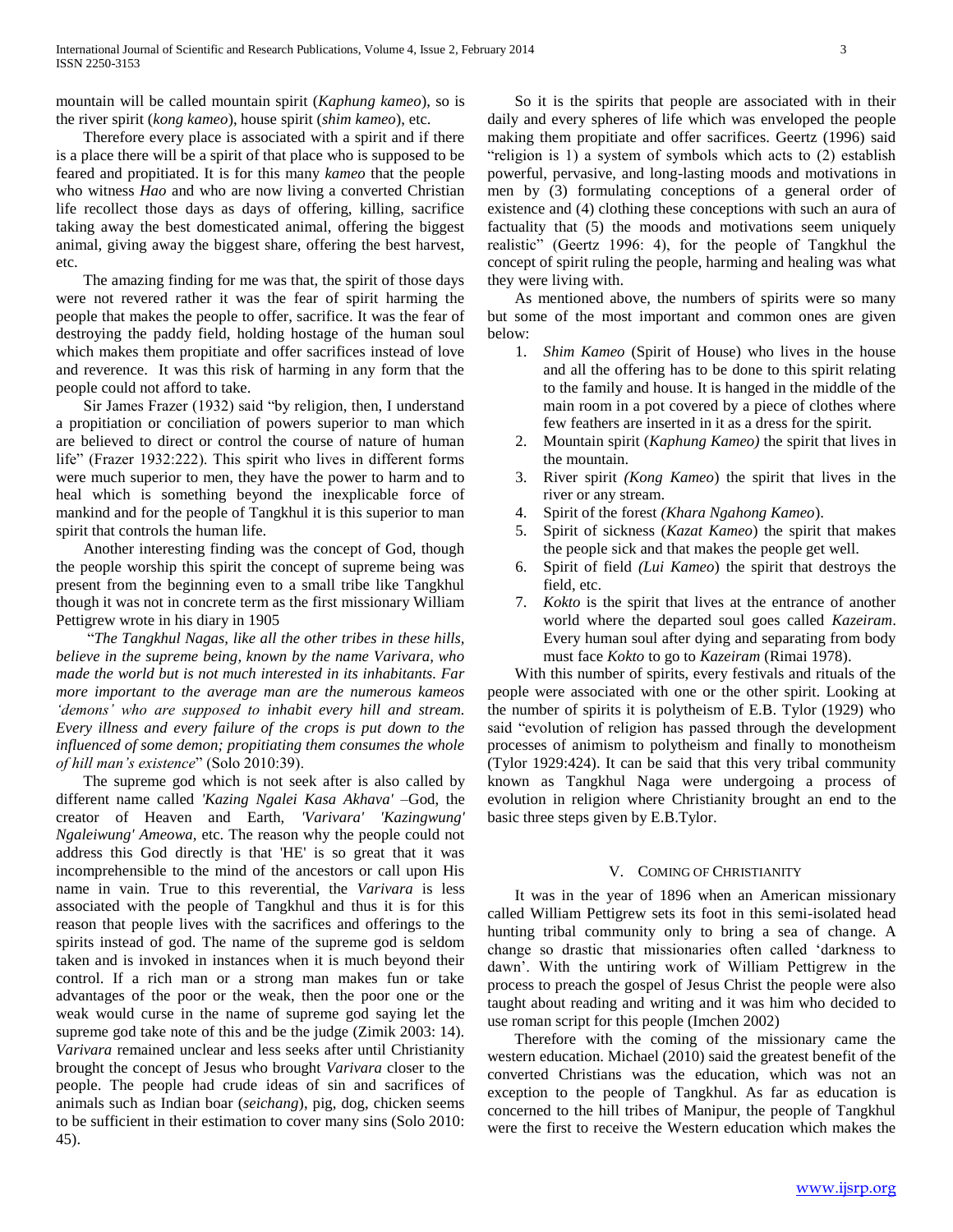tribe of Tangkhul one of the most progressive tribe. With the total population of 183,115 (2011Census India) the people are now proud in saying that they are one of the most educated people among the tribes of Manipur. According to Census India (2011) report, the literacy rate of Manipur State is 79.8 % but the literacy rate of Ukhrul district is 81.08 % which is also higher than most of the other hill districts. This high rate of literacy is attributed to the district being the birth place of Christianity and Western education in Manipur State which transformed the whole tribe into something they had never foreseen.

 With the coming of Western education and Christianity the people were suddenly exposed to outside world. The missionary somehow convinced the people that Christian was a better life in all spheres and ask the people to completely abandon their traditional religion, not only the religious aspects but there was a strong propagation to completely destroy and abandon their traditional culture and practices saying that their tradition was a barbaric, uncivilised and primitive, only to realise the uniqueness of their culture by the younger generations down the line. What we see now is a conscious effort to revive and preserve their traditional culture but not to be mistaken with religion. As far as religion is concerned it is Christianity that gave them peace, a new hope and Christianity is so deeply rooted that reviving their traditional religion is not something the present generation can foresee as Ruivah mentioned in his book "*Social Change among Tangkhul Naga*" they however try to retain the original traditional spirit of enjoying the festivals by following the traditional way minus animistic rites and rituals" (Ruivah 1993: 79).

 Today the people of Tangkhul are almost Christians in total and it would not be long before the whole population become Christians when all the elders who hold on to their traditional religion passed away. But with the coming of Baptist missionary, it also open the way for other Christian denominations to come and the total population of Tangkhul in the present generation is divided into Baptist (65%) Catholics (20 %) Seven Day Adventist (5 %) and non- Christians and others (10%) (Ruivah 1993: 215).

# VI. CONTINUITY AND CHANGE

 The changes though drastic and wide but it should not be assumed that there is no continuity, rather it is the continuity which has a strong link with the past as Robinson (2010) said 'while converts may develop a greater sense of self esteemed, their actual lives are little altered' (Robinson 2010: 11). This makes the society like Tangkhul Naga to have continuity and indigenization of Christian religion which I could not ignored during my research. The people with the coming of education and exposure to the outside world now dress up their speech and behaviour in the clothes of Christian life but underneath they are the same people with some attached goals fully recognizable from within their traditional culture. It is within this culture that people hold on to their traditional values giving them a sense of unity and belongingness which is making them realise the importance of their unique culture.

 The continuity in culture is strong and even getting stronger but on religious account this continuity is diminishing. Some of

the most important continuity ones from the religious aspects are as follows:

1) Continuity in belief system

 The myths and symbols of *hao* is not something to be followed after converting to Christianity. Except for those who are very religious, one prominent continuity was seen in the belief system. It is a struggle for many individuals with the belief system of the traditional life, in the way they think, the symbols and meaning they conceived are very much influenced by the way of traditional thoughts that signifies the meaning everything around them which is strictly against the Christian faith.

2) Continuity in the importance of priest

 The priest in the days of yore was called *khunong* who played an important role among the Tangkhul society. The priest was feared and respected for the fact that it was the priest who propitiate, who in other sense communicates the *kameo* and the role of priest is ever increasing even with the coming of Christianity and they now called him *yaokahoma* (shepherd).

3) Continuity in offering

 In those days when they were *hao,* they had to pay a certain portion of their product to the *kameo* giving the best fruit, the best product and after converting to Christianity they pay ten percent of their income to the Church. If any family or individual avoided or pay less then what they ought to, they became the talk of the village. Even if the people had not seen such breaches they believe that the one who is omnipresent can see everything.

4) Continuity in conflict resolution

 When the magnitude of the conflict is high it is the traditional judgement system that they invoke. One example is called *Tara Kajang* which means submersing in the water with the concept that let nature or the mother earth judge them.

5) Continuity in burial

 The Tangkhul people bury the dead since time immemorial by performing different rituals for the deceased and after the coming of Christianity the people still bury with the ritual performed according to the Christian faith.

6) Continuity in life after death

 The people of Tangkhul believe in the existence of soul which is a part of human body but if anybody die the soul separates from the human body. In the days of yore the soul goes to *kazeiram* but after converting to Christianity they believed the soul goes to paradise until the second coming of Jesus Christ.

7) Continuity in festivals and rituals

 The Tangkhul Naga today has come a long way from purely agriculturist to embarking modern education system. It was said that during the era of conversion when strong movement of Christianity was sweeping across the Tangkhul hills. Some traditional cultures got swept away too as they broke and threw away all that has to do with the tradition. Yet there is huge continuity blended with the Christian faith to suit the religious framework of the Christianity today.

 One strong area of continuity is seen in the festivals which are still celebrated even after converting to Christianity. The whole spirit and concept of festival remains the same with the change in the way religion play its part. Some continuity in festivals are:

1) *Luira-* The seed sowing festival.

2) *Yarra*- This is ante-cultivation festival.

3) *Mangkhap-* This is a post-trans-plantation festival.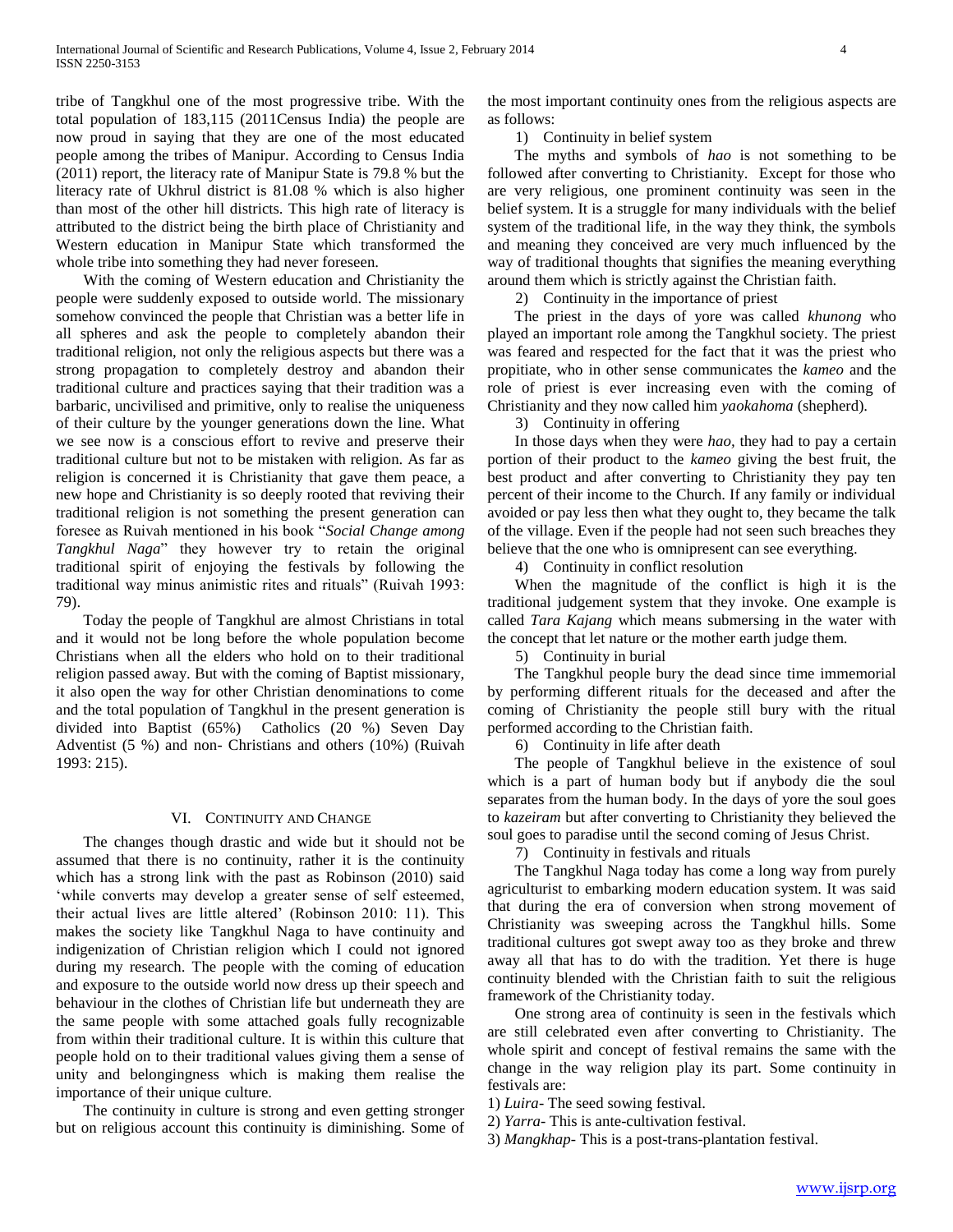4) *Tharreo*- Pre-harvest festival where they plucked the best fruits and brought to the Church for offering.

5) *Chumpha*- This is a festival of thanksgiving (Khamuiwo 1999).

 In the days of yore all these festivals and rituals would have been associated with propitiation of spirit and drinking of rice beer but this propitiation and offering along with drinking of rice beer is strictly prohibited after converting to Christianity. Ruivah (1993) said "they, however, try to retain the original traditional spirit of enjoying the festival by following the traditional way minus animistic rites and rituals" (Ruivah 1993: 79). However some festivals could not be brought forward after converting to Christianity as it has to do with propitiating the spirit and some of such festivals which retains only in the memory of the people are:

## 1) *Rakhon kakhon*

 A ritual of cleaning the pond, and spirit telling them where to cultivate the following year as they practice shifting cultivation.

## 2) *Thisham*

 Ritual of commemoration of the dead, the final rite performed by the family for the dead. It falls around the month of January. On this day the soul of the dead is departed from this world.

- 3) *Kashong kahao*
- 4) *Mawonzai*
- 5) *Tharshat*

or even dead.

 All these animistic rituals were supplemented by addition of new Christian festivals which is now playing an important part of their life such as Christmas, Good Friday, Easter Sunday, etc. Apart from all these continuity, there are many areas of continuity such as, village administration, shawl presentation on the occasion of marriage or death, giving the meat share to the in-laws etc, but these continuity has less importance in the role of religion so their detail account has not been inculcated here. For instance fear of the evil spirit harming them are not completely erased from their belief system. There are many mountains, stones, lakes, streams, trees that the people think are still possessed by the evil spirit and demolishing them or even trespassing will invite dire consequences in the form of sickness

#### VII. CONCLUSION

 We can say that with the coming of Christianity there have been changes in almost every aspects of life including their social, political and world view with the people having more or less continuous contact with the outside world and now they are not immune from dynamic change affecting their traditional way of life. Their traditional religion called *Hao* remained only as folklore for this new educated generation of the Tangkhul community.

 Morris (2006) quoting the definition given by Southwold wrote that religion as a social institution is neither a static or unitary phenomenon; but as widespread institution, it is characterized by a number of dimension, or what Southwold, in his polythetic approach to religion, describes as attributes. These

include the following: rituals practices; an ethical code; a body of doctrines, beliefs. Scriptures, or oral traditions; patterns of social relations focus around a ritual congregation, church or moral community; a hierarchy of rituals specialists; a tendency to create a dichotomy between the sacred and profane; and finally, an ethos that gives scope for emotional or mystical experience (Morris 2006: 2).

 For the people of Tangkhul, the change is in the God they worship, which is the vital force of religion but the spirit, the commitment continue to run and religion continues to have the maximum impact to this small tribal community.

 Inspite of the change in the God they worship continuity persist in those area which is permitted by the new faith. Those traditional festivals which are permitted within Christian faith continues to have an important place in the contemporary which will never die off; instead its importance will only grow with the people gaining more conscious about their unique culture. We can see this from the fact that in almost every occasions and functions people are asked to wear their traditional dress, perform traditional dances called *pheichak* and traditional song called *haola.* This is a conscious effort from the young learned ones to revive and preserve their culture and not very long from now, their cultures and tradition will be revived only to be preserved for future references.

 Morris (2006) continues to say that Christianity is reputed to be the largest of the world religions and is found, in one form or another, throughout the world. It is estimated that around thirty – two percent of the world population is Christians – around 2 billion people, half of whom are adherents of the Roman Catholics faith. Still an important influence in western Europe and north America, Christianity has always had a strong missionary impetus and since the sixteenth century has spread throughout much of what is now described as the 'developing world'- Asia, Latin America, Africa and Oceania. Christianity has thus been closely implicated in both the rise and spread of capitalism and in the colonial encounter itself. Although Christianity is claimed as a transcendental truth of universal significance, it has been communicated in diverse historical and socio-cultural context and has thus given rise to a bewildering number of denominations, sects, churches, and movements. Besides the roman catholic church and the eastern orthodox church (which has more than 200 million adherents) and such established Christian churches as the Anglican, Methodist, Apostolic, Lutheran, and Baptist churches, there exist throughout the world many thousands of different independent Christian churches. With the resurgence of charismatic and Pentecostals form of Christianity, there has been, in recent decades, a huge expansion of Christianity in many part of Africa, Asia and Latin America – as we shall later note. (Morris 2006: 146)

 The impact and the result of these western missionaries are felt even to this small terrain hill of India. As far as religion is concerned the conversion is rooted so strong that people have no intention of going back to their traditional religion. The people of Tangkhul are infact grateful to the ones who have ushered this new religion and this gratitude is echoed in the line of Luikham (1998) who said "every earthly kingdom rises and fall but on this forsaken land which our Creator has cherished so long to glorify the world, the mighty kingdom has been established for eternity in whose honour we at the height of joy which words fail to